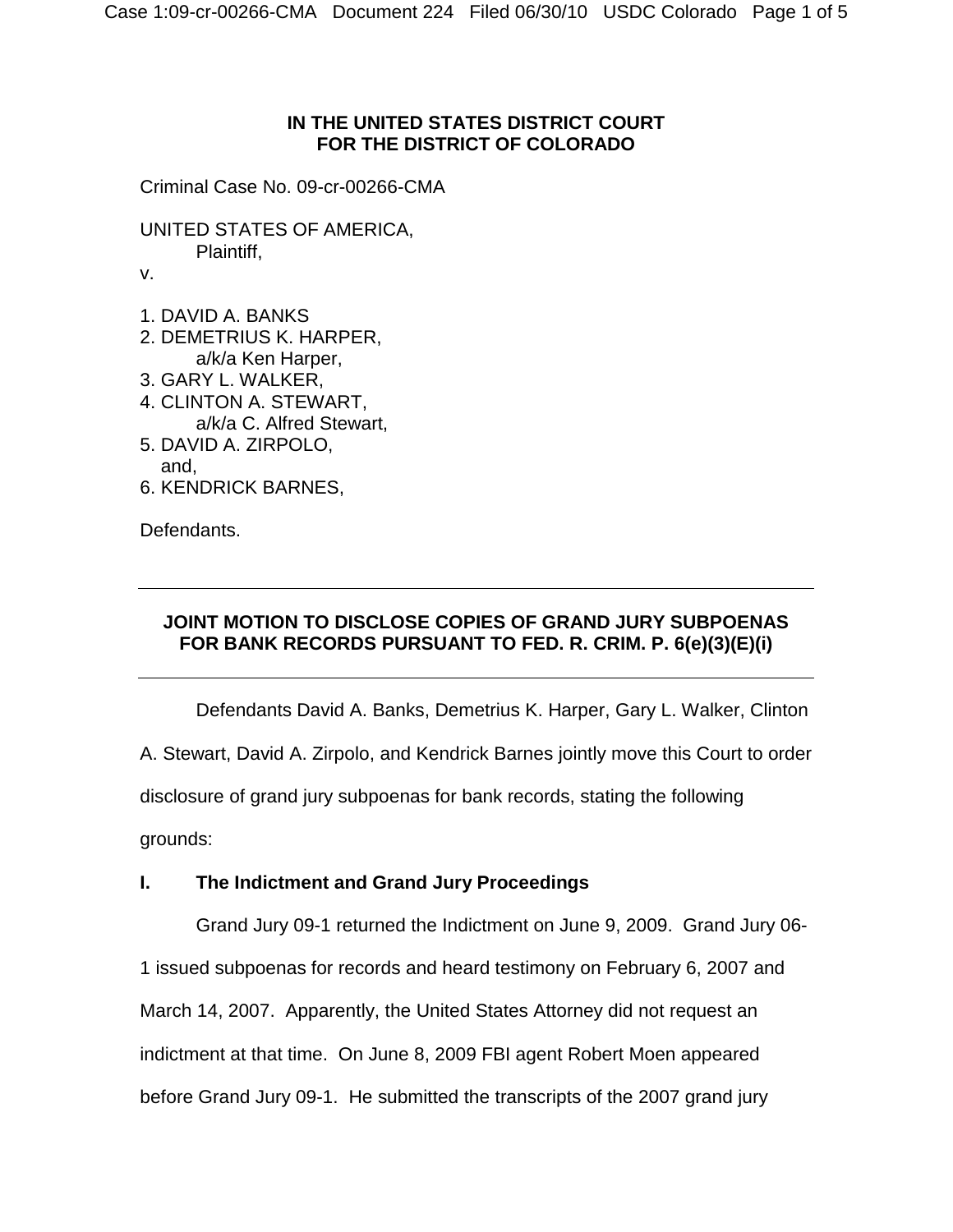sessions and testified to educate the new grand jury about the case. The government did not submit any materially significant evidence to the 09-1 grand jury other than the evidence from the 06-1 grand jury. The indictment was returned on June 9, 2009.

#### **II. The Investigation**

The government has furnished discovery to the defendants that contains approximately 8200 pages of bank records involving more than 37 of the defendants, their friends, their families, their church, and their associates. These records were used to pursue the investigation and obtain the indictment against these defendants. The investigation commenced during March of 2004 after a complaint was made to the United States Attorney's Office in Denver. On Monday, February 7, 2005 FBI Agent John Smith applied for and received a warrant to search the defendants' office in Suite 200 at 7350 Campus Drive, Colorado Springs. The affidavit reveals that some of the information contained therein was obtained by grand jury subpoena prior to the date of the affidavit. The warrant was executed on Wednesday, February 9, 2005 by twenty-two officers at 9 a.m. and was completed at 10 pm that evening. In response to inquiries from defense counsel, AUSA Matthew Kirsch has advised that these records were all obtained by subpoenas issued by grand juries starting in September of 2004. These records, however, as supplied in the discovery by the government, do not show how and when they were received by the government investigation. Disclosure of copies of the subpoenas and the cover letters producing the records will supply this information. Specifically, the subpoenas for

2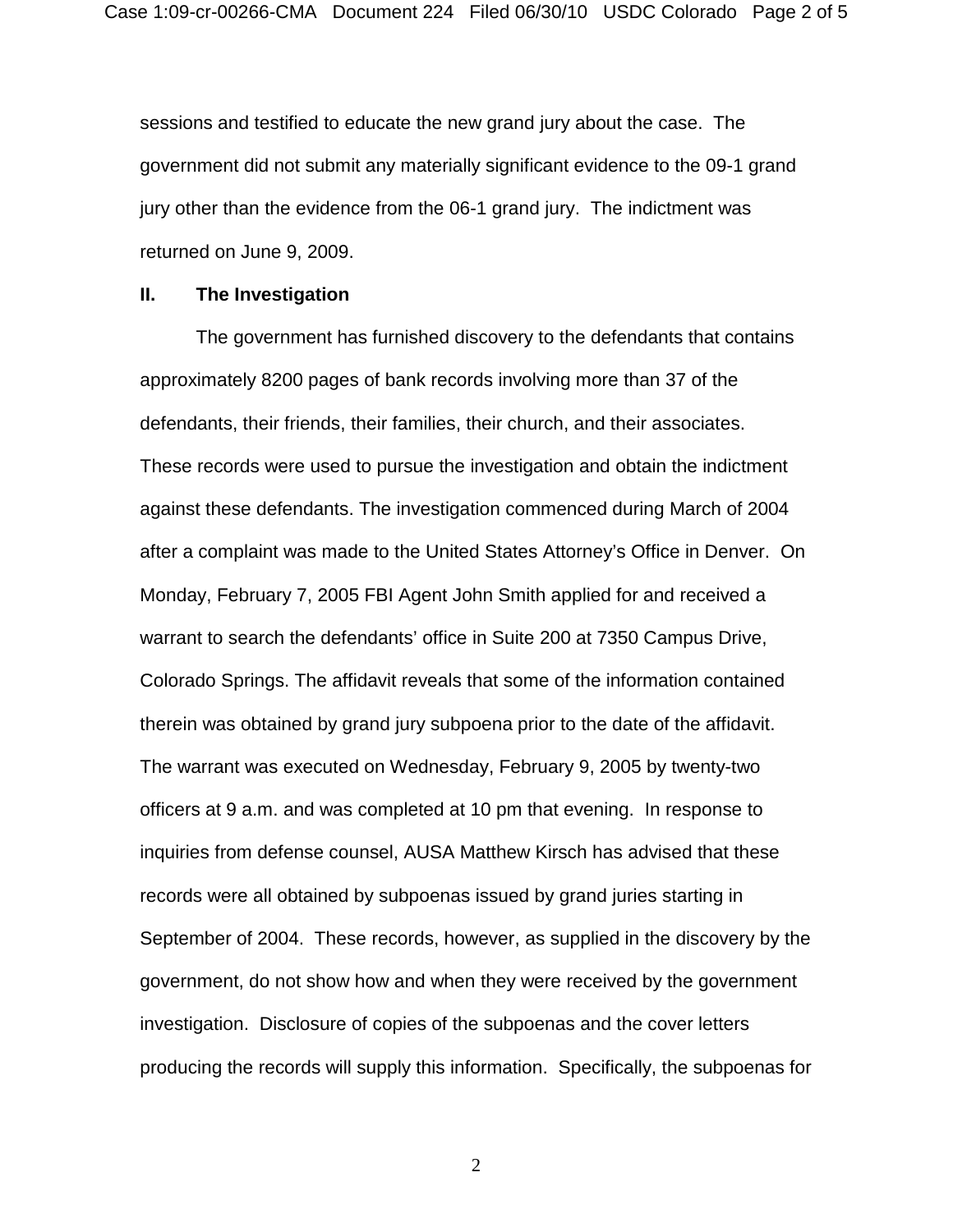and production of the bank records may be relevant evidence in the motions hearings scheduled for July 9, 2010 and August 12-13, 2010. There is no need to maintain grand jury secrecy regarding the subpoenas since the government has already revealed that the financial institutions produced them as directed by the grand jury subpoena.

#### **III. The Law Permitting Disclosure of Grand Jury Subpoenas**

The United States Supreme Court has held that "the proper functioning of our grand jury system depends upon secrecy of grand jury proceedings". *Douglas Oil Co. v. Petrol Stops Northwest, 441U.S. 211, 218 (1979)*. The Court went on to state, "Secrecy, however, is not absolute, citing Rule 6 (e).

Disclosure of grand jury material may be authorized pursuant to Rule 6(e)(3)(E)(i) of the Federal Rules of Criminal Procedure, which provides that, "The court may authorize disclosure–at a time, in a manner, and subject to any other conditions that it directs–of a grand-jury matter: (i) preliminarily to or in connection with a judicial proceeding . . ." This case is a "judicial proceeding" and the requested disclosure is "in connection with" a judicial proceeding.

In accordance with that rule, this court has previously ordered the release of transcripts of grand jury witness testimony and exhibits with restrictions on dissemination of the information beyond the defendants and their counsel. [7/1/09, doc 47 and 8/14/09, doc 72] Counsel has discussed this motion with AUSA Matthew Kirsch. Mr. Kirsch advises that the government opposes the requested disclosure.

3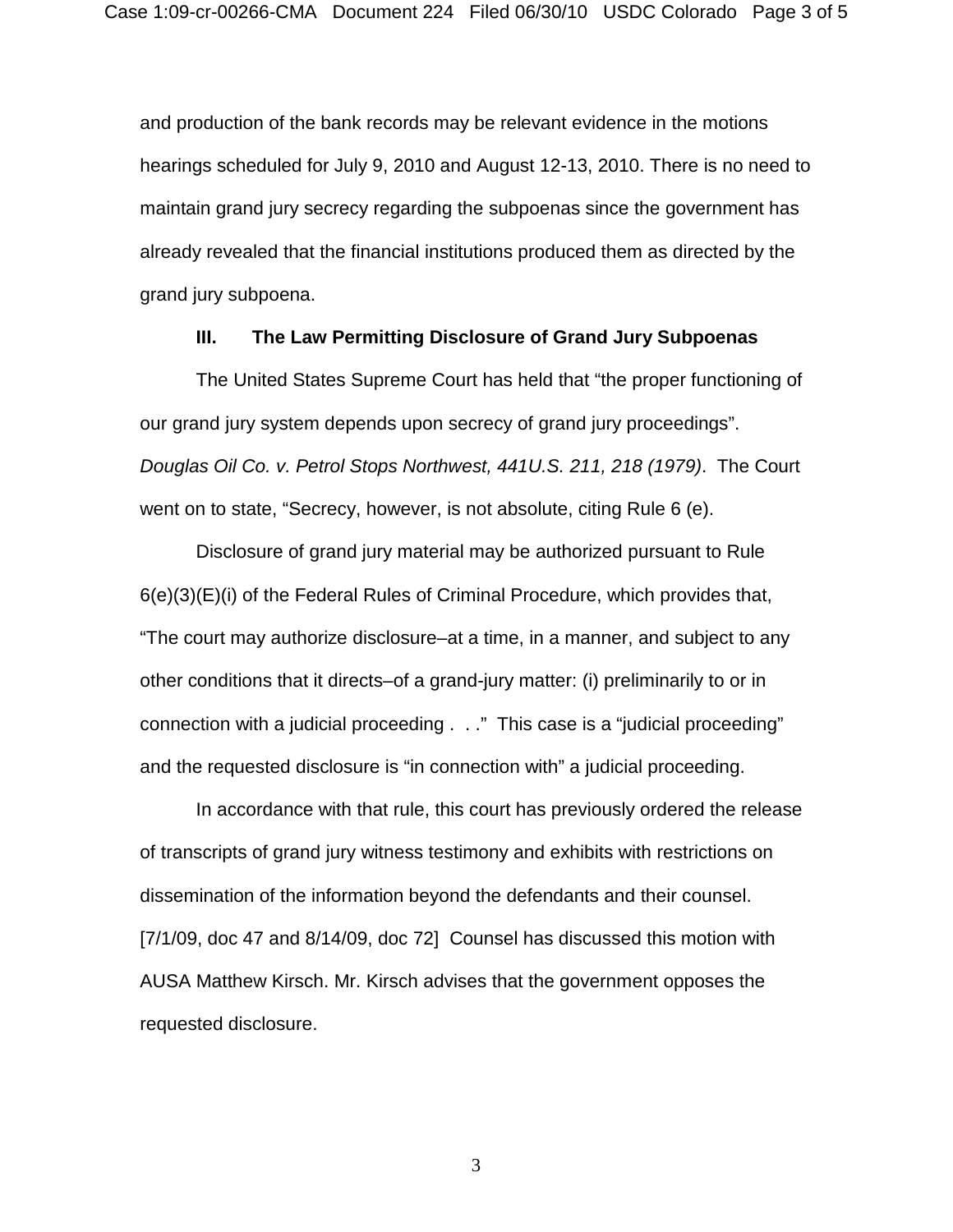THEREFORE, Defendants respectfully move for an Order pursuant to Rule 6(e)(3)(E)(i) allowing disclosure of a copy of the subpoenas issued and the witnesses' production for bank records before grand juries 09-1 and 06-1 and any other grand juries, to the attorneys for the defendants with the conditions previously imposed regarding grand jury material.

Dated this 30<sup>th</sup> day of June, 2010.

Respectfully submitted,

s/Robert S. Berger Robert S. Berger Attorney for Defendant Stewart P.O. Box 201088 Denver, Colorado 80220-7088 (303) 436-1596 [robberger@webaccess.net](mailto:robberger@webaccess.net)

### s/Thomas Ward

Thomas Ward Attorney for Defendant Zirpolo 955 Bannock Street, Suite 200 Denver, CO 80204 303.393.1101 [thomasrward@comcast.net](mailto:thomasrward@comcast.net)

s/Thomas E. Goodreid Thomas E. Goodreid Attorney for Defendant Barnes 1801 Broadway, Suite 1100 Denver, CO 80202 (303) 296-2048 [t.goodreid@comcast.net](mailto:t.goodreid@comcast.net)

s/Mitchell Baker Mitchell Baker Attorney for Defendant Harper 1543 Champa Street, Suite 400 Denver, CO 80202